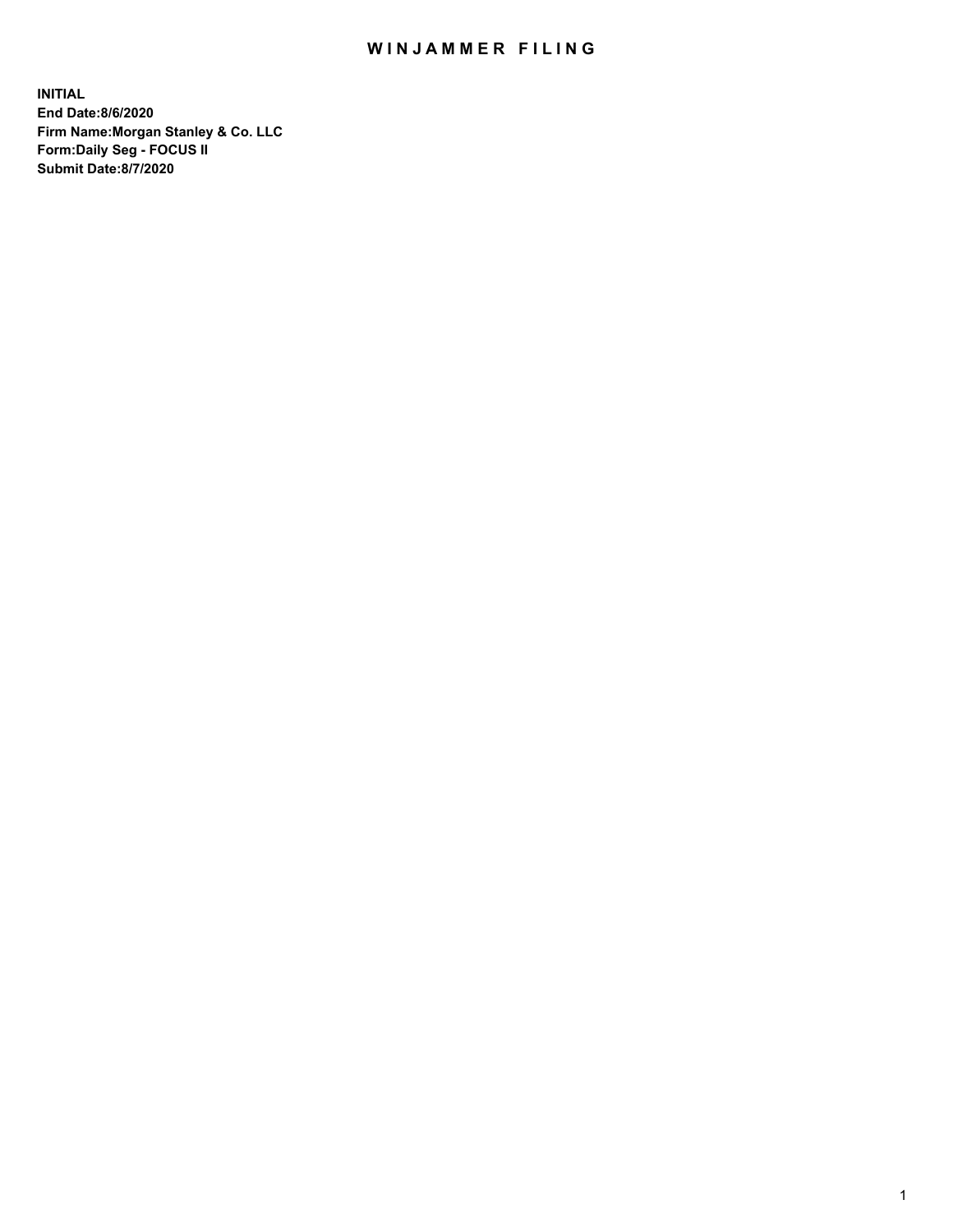**INITIAL End Date:8/6/2020 Firm Name:Morgan Stanley & Co. LLC Form:Daily Seg - FOCUS II Submit Date:8/7/2020 Daily Segregation - Cover Page**

| Name of Company                                                                   | Morgan Stanley & Co. LLC     |
|-----------------------------------------------------------------------------------|------------------------------|
| <b>Contact Name</b>                                                               | <b>Ikram Shah</b>            |
| <b>Contact Phone Number</b>                                                       | 212-276-0963                 |
| <b>Contact Email Address</b>                                                      | lkram.shah@morganstanley.com |
| FCM's Customer Segregated Funds Residual Interest Target (choose one):            |                              |
| a. Minimum dollar amount: ; or                                                    | 235,000,000                  |
| b. Minimum percentage of customer segregated funds required:% ; or                | <u>0</u>                     |
| c. Dollar amount range between: and; or                                           | <u>00</u>                    |
| d. Percentage range of customer segregated funds required between: % and %.       | 00                           |
| FCM's Customer Secured Amount Funds Residual Interest Target (choose one):        |                              |
| a. Minimum dollar amount: : or                                                    | 140,000,000                  |
| b. Minimum percentage of customer secured funds required:%; or                    | <u>0</u>                     |
| c. Dollar amount range between: and; or                                           | 0 <sub>0</sub>               |
| d. Percentage range of customer secured funds required between:% and%.            | 0 <sub>0</sub>               |
| FCM's Cleared Swaps Customer Collateral Residual Interest Target (choose one):    |                              |
| a. Minimum dollar amount: ; or                                                    | 92,000,000                   |
| b. Minimum percentage of cleared swaps customer collateral required:% ; or        | <u>0</u>                     |
| c. Dollar amount range between: and; or                                           | 00                           |
| d. Percentage range of cleared swaps customer collateral required between:% and%. | 0 <sub>0</sub>               |

Attach supporting documents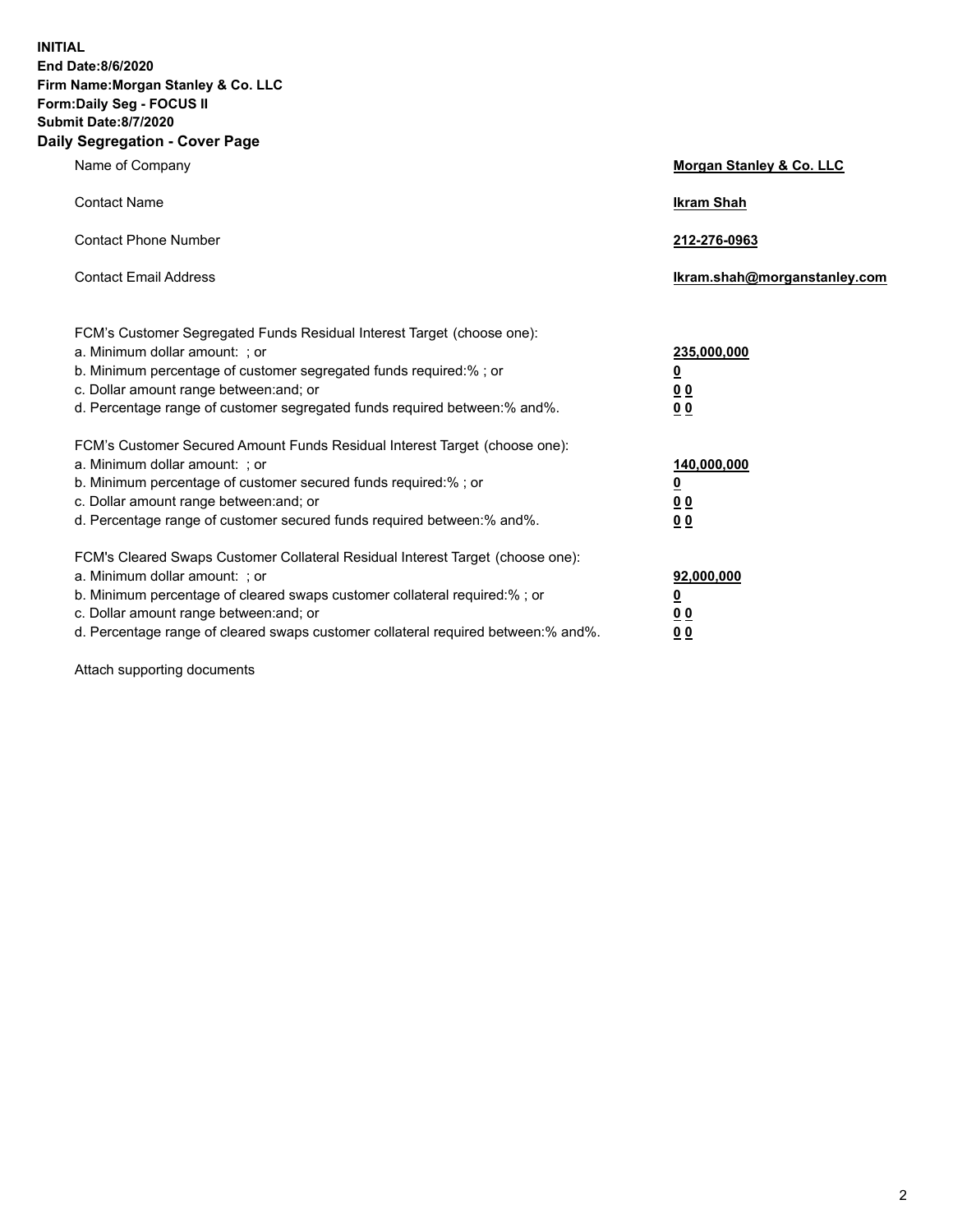|     | <b>INITIAL</b>                                                                                     |                                   |
|-----|----------------------------------------------------------------------------------------------------|-----------------------------------|
|     | End Date:8/6/2020                                                                                  |                                   |
|     | Firm Name: Morgan Stanley & Co. LLC                                                                |                                   |
|     | Form: Daily Seg - FOCUS II                                                                         |                                   |
|     | <b>Submit Date:8/7/2020</b>                                                                        |                                   |
|     | <b>Daily Segregation - Secured Amounts</b>                                                         |                                   |
|     | Foreign Futures and Foreign Options Secured Amounts                                                |                                   |
|     | Amount required to be set aside pursuant to law, rule or regulation of a foreign                   | $0$ [7305]                        |
|     | government or a rule of a self-regulatory organization authorized thereunder                       |                                   |
| 1.  | Net ledger balance - Foreign Futures and Foreign Option Trading - All Customers                    |                                   |
|     | A. Cash                                                                                            | 4,141,093,515 [7315]              |
|     | B. Securities (at market)                                                                          | 3,113,115,273 [7317]              |
| 2.  | Net unrealized profit (loss) in open futures contracts traded on a foreign board of trade          | 784,391,455 [7325]                |
| 3.  | Exchange traded options                                                                            |                                   |
|     | a. Market value of open option contracts purchased on a foreign board of trade                     | 13,888,209 [7335]                 |
|     | b. Market value of open contracts granted (sold) on a foreign board of trade                       | -17,009,032 [7337]                |
| 4.  | Net equity (deficit) (add lines 1.2. and 3.)                                                       | 8,035,479,420 [7345]              |
| 5.  | Account liquidating to a deficit and account with a debit balances - gross amount                  | 62,098,591 [7351]                 |
|     | Less: amount offset by customer owned securities                                                   | -61,850,054 [7352] 248,537 [7354] |
| 6.  | Amount required to be set aside as the secured amount - Net Liquidating Equity                     | 8,035,727,957 [7355]              |
|     | Method (add lines 4 and 5)                                                                         |                                   |
| 7.  | Greater of amount required to be set aside pursuant to foreign jurisdiction (above) or line        | 8,035,727,957 [7360]              |
|     | 6.                                                                                                 |                                   |
|     | FUNDS DEPOSITED IN SEPARATE REGULATION 30.7 ACCOUNTS                                               |                                   |
| 1.  | Cash in banks                                                                                      |                                   |
|     | A. Banks located in the United States                                                              | 455,407,965 [7500]                |
|     | B. Other banks qualified under Regulation 30.7                                                     | 758,281,372 [7520] 1,213,689,337  |
| 2.  | Securities                                                                                         | [7530]                            |
|     | A. In safekeeping with banks located in the United States                                          | 423,793,729 [7540]                |
|     | B. In safekeeping with other banks qualified under Regulation 30.7                                 | 0 [7560] 423,793,729 [7570]       |
| 3.  | Equities with registered futures commission merchants                                              |                                   |
|     | A. Cash                                                                                            | 21,861,447 [7580]                 |
|     | <b>B.</b> Securities                                                                               | $0$ [7590]                        |
|     | C. Unrealized gain (loss) on open futures contracts                                                | 10,429,295 [7600]                 |
|     | D. Value of long option contracts                                                                  | $0$ [7610]                        |
|     | E. Value of short option contracts                                                                 | 0 [7615] 32,290,742 [7620]        |
| 4.  | Amounts held by clearing organizations of foreign boards of trade                                  |                                   |
|     | A. Cash                                                                                            | $0$ [7640]                        |
|     | <b>B.</b> Securities                                                                               | $0$ [7650]                        |
|     | C. Amount due to (from) clearing organization - daily variation                                    | $0$ [7660]                        |
|     | D. Value of long option contracts                                                                  | $0$ [7670]                        |
|     | E. Value of short option contracts                                                                 | 0 [7675] 0 [7680]                 |
| 5.  | Amounts held by members of foreign boards of trade                                                 |                                   |
|     | A. Cash                                                                                            | 3,123,037,629 [7700]              |
|     | <b>B.</b> Securities                                                                               | 2,689,321,544 [7710]              |
|     | C. Unrealized gain (loss) on open futures contracts                                                | 773,962,160 [7720]                |
|     | D. Value of long option contracts                                                                  | 13,888,209 [7730]                 |
|     | E. Value of short option contracts                                                                 | -17,009,032 [7735] 6,583,200,510  |
|     |                                                                                                    | $[7740]$                          |
| 6.  | Amounts with other depositories designated by a foreign board of trade                             | $0$ [7760]                        |
| 7.  | Segregated funds on hand                                                                           | $0$ [7765]                        |
| 8.  | Total funds in separate section 30.7 accounts                                                      | 8,252,974,318 [7770]              |
| 9.  | Excess (deficiency) Set Aside for Secured Amount (subtract line 7 Secured Statement                | 217,246,361 [7380]                |
| 10. | Page 1 from Line 8)<br>Management Target Amount for Excess funds in separate section 30.7 accounts |                                   |
|     |                                                                                                    | 140,000,000 [7780]                |

11. Excess (deficiency) funds in separate 30.7 accounts over (under) Management Target **77,246,361** [7785]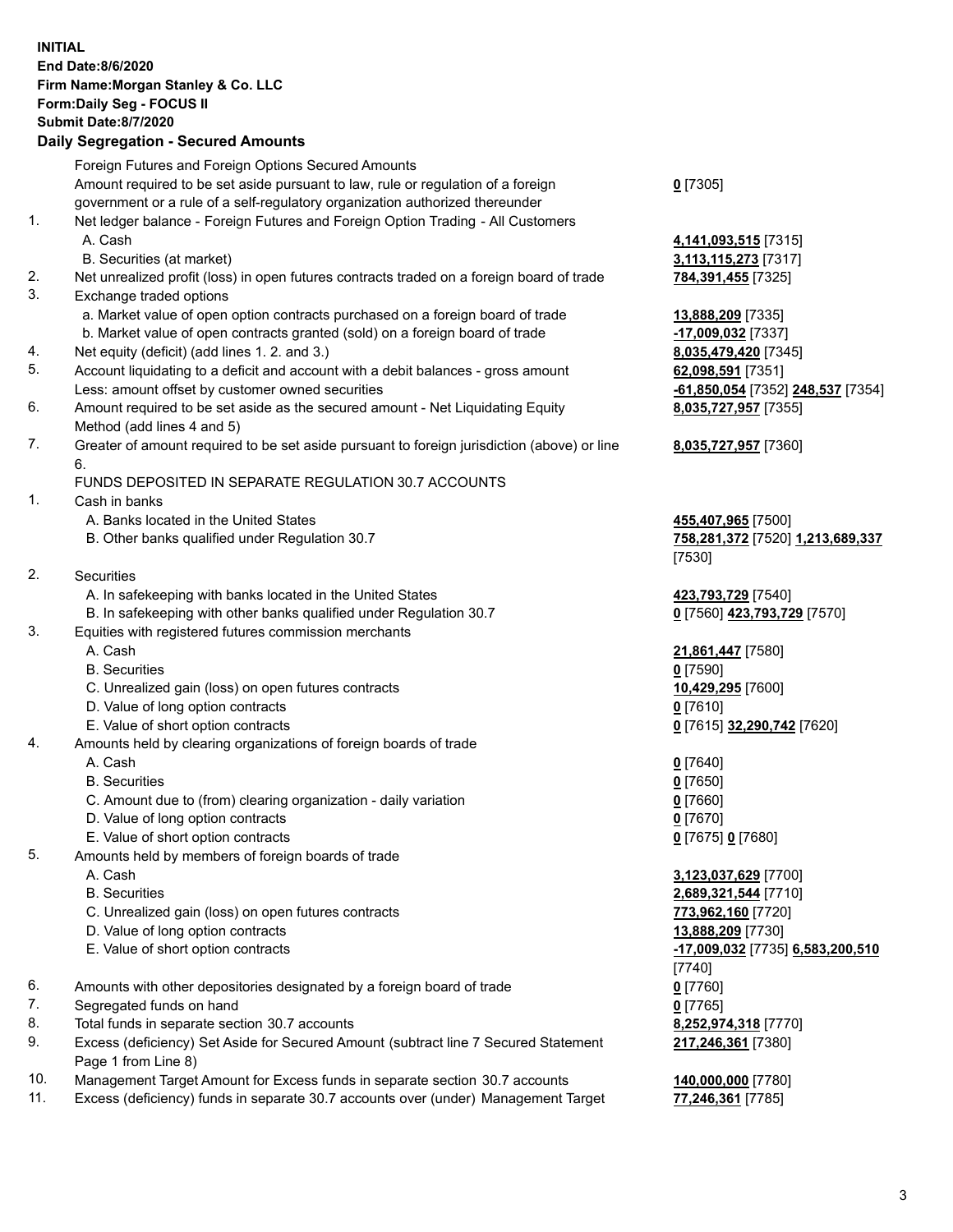| <b>INITIAL</b> | End Date:8/6/2020<br>Firm Name: Morgan Stanley & Co. LLC<br>Form: Daily Seg - FOCUS II<br><b>Submit Date: 8/7/2020</b><br>Daily Segregation - Segregation Statement |                               |
|----------------|---------------------------------------------------------------------------------------------------------------------------------------------------------------------|-------------------------------|
|                |                                                                                                                                                                     |                               |
|                | SEGREGATION REQUIREMENTS(Section 4d(2) of the CEAct)                                                                                                                |                               |
| 1.             | Net ledger balance                                                                                                                                                  |                               |
|                | A. Cash                                                                                                                                                             | 12,396,943,588 [7010]         |
|                | B. Securities (at market)                                                                                                                                           | 8,717,958,847 [7020]          |
| 2.             | Net unrealized profit (loss) in open futures contracts traded on a contract market                                                                                  | 4,897,795,838 [7030]          |
| 3.             | Exchange traded options                                                                                                                                             |                               |
|                | A. Add market value of open option contracts purchased on a contract market                                                                                         | 559,090,912 [7032]            |
|                | B. Deduct market value of open option contracts granted (sold) on a contract market                                                                                 | -527,273,452 [7033]           |
| 4.             | Net equity (deficit) (add lines 1, 2 and 3)                                                                                                                         | 26,044,515,733 [7040]         |
| 5.             | Accounts liquidating to a deficit and accounts with                                                                                                                 |                               |
|                | debit balances - gross amount                                                                                                                                       | 167,475,388 [7045]            |
|                | Less: amount offset by customer securities                                                                                                                          | -163,225,326 [7047] 4,250,062 |
|                |                                                                                                                                                                     | [7050]                        |
| 6.             | Amount required to be segregated (add lines 4 and 5)                                                                                                                | 26,048,765,795 [7060]         |
|                | FUNDS IN SEGREGATED ACCOUNTS                                                                                                                                        |                               |
| 7.             | Deposited in segregated funds bank accounts                                                                                                                         |                               |
|                | A. Cash                                                                                                                                                             | 4,922,705,484 [7070]          |
|                | B. Securities representing investments of customers' funds (at market)                                                                                              | $0$ [7080]                    |
|                | C. Securities held for particular customers or option customers in lieu of cash (at<br>market)                                                                      | 1,003,570,447 [7090]          |
| 8.             | Margins on deposit with derivatives clearing organizations of contract markets                                                                                      |                               |
|                | A. Cash                                                                                                                                                             | 12,716,201,989 [7100]         |
|                | B. Securities representing investments of customers' funds (at market)                                                                                              | $0$ [7110]                    |
|                | C. Securities held for particular customers or option customers in lieu of cash (at                                                                                 | 7,714,388,400 [7120]          |
|                | market)                                                                                                                                                             |                               |
| 9.             | Net settlement from (to) derivatives clearing organizations of contract markets                                                                                     | 49,618,248 [7130]             |
| 10.            | Exchange traded options                                                                                                                                             |                               |
|                | A. Value of open long option contracts                                                                                                                              | 559,090,912 [7132]            |
|                | B. Value of open short option contracts                                                                                                                             | -527,273,452 [7133]           |
| 11.            | Net equities with other FCMs                                                                                                                                        |                               |
|                | A. Net liquidating equity                                                                                                                                           | 18,252,415 [7140]             |
|                | B. Securities representing investments of customers' funds (at market)                                                                                              | <u>0</u> [7160]               |
|                | C. Securities held for particular customers or option customers in lieu of cash (at<br>market)                                                                      | $0$ [7170]                    |
| 12.            | Segregated funds on hand                                                                                                                                            | $0$ [7150]                    |
| 13.            | Total amount in segregation (add lines 7 through 12)                                                                                                                | 26,456,554,443 [7180]         |
| 14.            | Excess (deficiency) funds in segregation (subtract line 6 from line 13)                                                                                             | 407,788,648 [7190]            |
|                |                                                                                                                                                                     |                               |

- 
- 15. Management Target Amount for Excess funds in segregation<br>16. Excess (deficiency) funds in segregation over (under) Management Target Amount 172,788,648 [7198] Excess (deficiency) funds in segregation over (under) Management Target Amount Excess

**172,788,648** [7198]